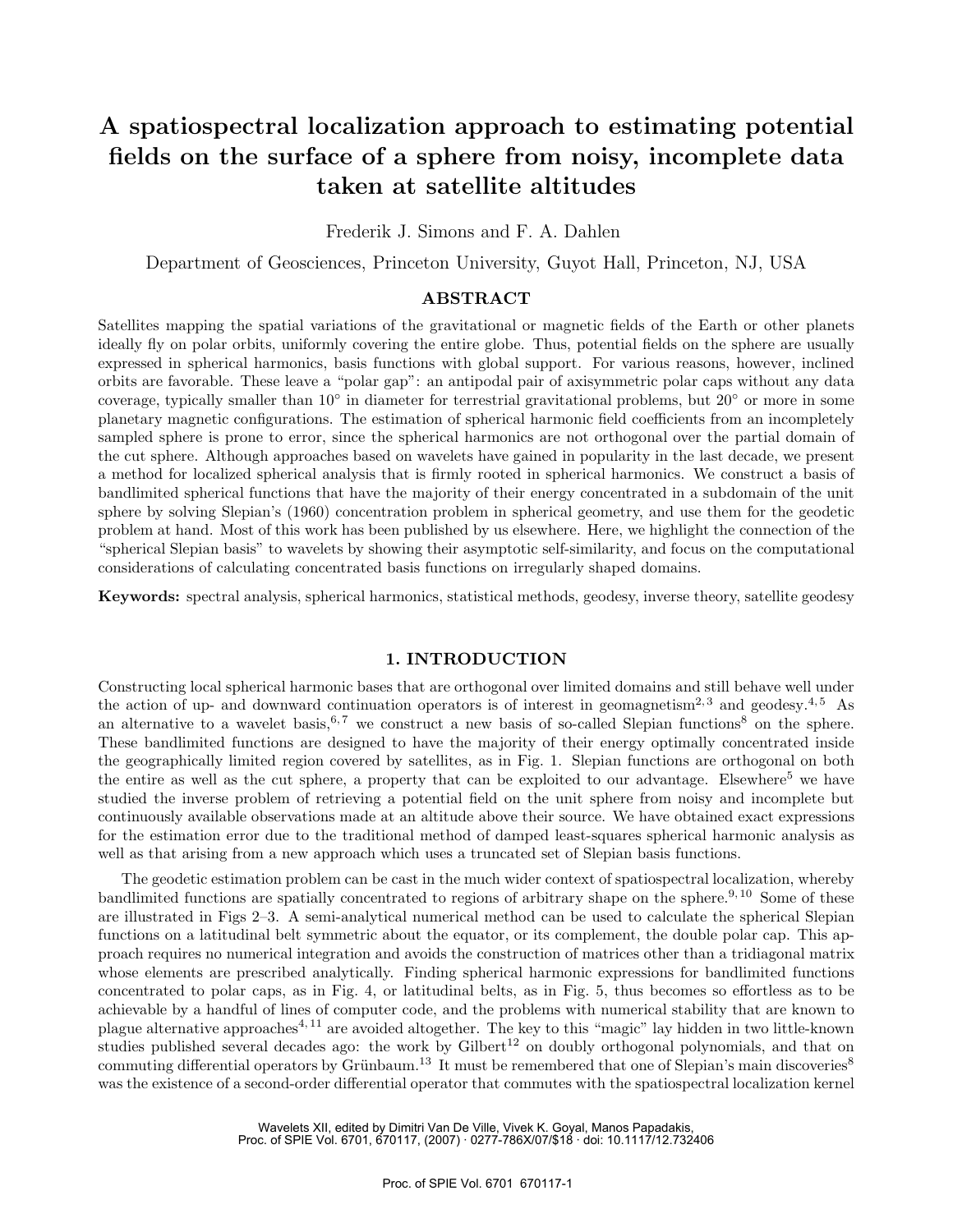concentrating to intervals on the real line. Finding the "prolate spheroidal functions" amounts to the diagonalization of a simple tridiagonal matrix.<sup>14</sup> Gilbert<sup>12</sup> presented two additional commuting differential operators, which are applicable to the concentration of Legendre polynomials to one-and two-sided domains. Grünbaum<sup>13</sup> proved that the matrix accompanying the localization to the single polar cap is, once again, tridiagonal, and the same holds for the double polar cap, or its complement, the latitudinal belt, as we have shown.<sup>5</sup>

In practice, the geodetic and geomagnetic inverse problems are always ill-conditioned, even in the absence of a polar gap, due the peculiarities of orbital data coverage and the distribution of noise sources.15, 16 In the standard method of damped spherical harmonic inversion, the ill-conditioning is alleviated by the addition of a small damping parameter to the normal equation matrix prior to inversion. Often the value of this parameter is *ad hoc* and chosen primarily for numerical stability, but more sophisticated methods use a priori statistical information about the set of model parameters. We have derived the exact structure of the model parameter sensitivity matrix arising from the presence of a contiguous data gap, assuming the data are known continuously everywhere but inside it. The Slepian functions were revealed to be the very eigenfunctions of this matrix. Assuming a particular covariance structure for the model parameters and the observational noise, this knowledge allowed us to write analytical expressions for the optimal regularization terms for the damped spherical harmonic method. Such an approach optimally filters out the small eigenvalues, and thus reduces the ill-conditioning of the sensitivity matrix.<sup>17</sup> Our preferred method<sup>5</sup> applies a hard truncation to the singular values of the sensitivity matrix in an approach based directly on the Slepian expansion of the model. We have showed that this is only marginally less successful in minimizing the mean-squared estimation error, as shown in Fig. 6 for the case of white signal and noise, as well as computationally advantageous and more intuitively appealing.

The problems we posed and solved in this context are not limited to geodesy and observations made from a satellite. In geomagnetism, our observation level may be the Earth's surface, and the source level at or near the core-mantle boundary.18, 19 In cosmology, the unit sphere constituting the sky is observed from the inside out, and the galactic plane masking spacecraft measurements has the shape of a latitudinal belt.<sup>20</sup> Ground-based astronomical measurements may be confined to a small circular patch of the sky.<sup>21, 22</sup> Finally, in planetary science, knowledge of the estimation statistics of properties observed over mere portions of the planetary surface is important in the absence of groundtruthing observations.

### **2. CONCENTRATION WITHIN AN ARBITRARILY SHAPED REGION**

We seek to determine those bandlimited functions  $q(\hat{\bf{r}})$  that are optimally concentrated within a spatial region R.

#### **2.1. Spherical harmonics**

The geometry of the unit sphere  $\Omega = {\hat{\bf r} : ||\hat{\bf r}|| = 1}$  is depicted in Fig. 1. We denote the colatitude of a geographical point  $\hat{\mathbf{r}}$  by  $0 \le \theta \le \pi$  and the longitude by  $0 \le \phi \le 2\pi$ ; the geodesic angular distance between two points  $\hat{\mathbf{r}}$  and  $\hat{\mathbf{r}}'$  will be denoted by  $\Delta$ . We use R to denote a region of  $\Omega$ , of area A, within which we seek to concentrate a bandlimited function of position  $\hat{r}$ . We use real surface spherical harmonics defined by<sup>23,24</sup>

$$
Y_{lm}(\hat{\mathbf{r}}) = Y_{lm}(\theta, \phi) = \begin{cases} \sqrt{2}X_{lm}(\theta)\cos m\phi & \text{if } -l \le m < 0\\ X_{l0}(\theta) & \text{if } m = 0\\ \sqrt{2}X_{lm}(\theta)\sin m\phi & \text{if } 0 < m \le l, \end{cases}
$$
(1)

$$
X_{lm}(\theta) = (-1)^m \left(\frac{2l+1}{4\pi}\right)^{1/2} \left[\frac{(l-m)!}{(l+m)!}\right]^{1/2} P_{lm}(\cos\theta), \tag{2}
$$

$$
P_{lm}(\mu) = \frac{1}{2^l l!} (1 - \mu^2)^{m/2} \left(\frac{d}{d\mu}\right)^{l+m} (\mu^2 - 1)^l. \tag{3}
$$

The quantity  $0 \leq l \leq \infty$  is the angular degree of the spherical harmonic, and  $-l \leq m \leq l$  is its angular order. The function  $P_{lm}(\mu)$  defined in (3) is the associated Legendre function of integer degree l and order m. Our choice of the constants in equations  $(1)-(2)$  orthonormalizes the harmonics on the unit sphere:

$$
\int_{\Omega} Y_{lm} Y_{l'm'} d\Omega = \delta_{ll'} \delta_{mm'}.
$$
\n(4)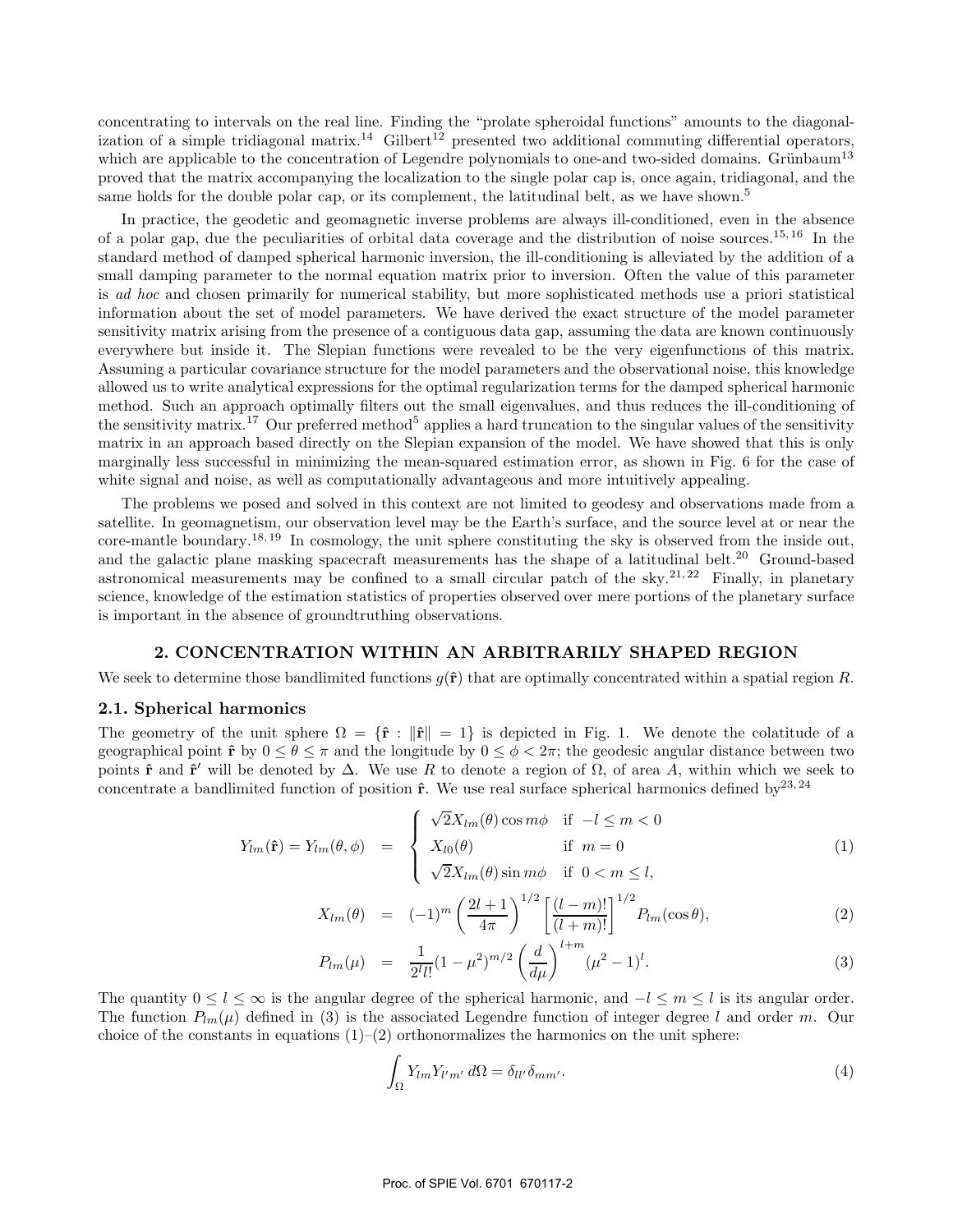## **2.2. Spatial concentration of a bandlimited function to an arbitrarily shaped region**

To maximize the spatial concentration of a bandlimited function

$$
g = \sum_{l=0}^{L} \sum_{m=-l}^{l} g_{lm} Y_{lm},
$$
\n(5)

within a region  $R$ , we maximize the ratio

$$
\lambda = \int_{R} g^2 \, d\Omega \bigg/ \int_{\Omega} g^2 \, d\Omega \,. \tag{6}
$$

Elsewhere, we have shown<sup>10</sup> that maximizing equation  $(6)$  leads to the eigenvalue equation

$$
\sum_{l'=0}^{L} \sum_{m'=-l'}^{l'} D_{lm,l'm'} g_{l'm'} = \lambda g_{lm}, \text{ where } D_{lm,l'm'} = \int_{R} Y_{lm} Y_{l'm'} d\Omega. \tag{7}
$$

We have also shown<sup>10</sup> that we may rewrite equation  $(7)$  as a spatial-domain eigenvalue equation:

$$
\int_{R} D(\hat{\mathbf{r}}, \hat{\mathbf{r}}') g(\hat{\mathbf{r}}') d\Omega' = \lambda g(\hat{\mathbf{r}}), \quad \hat{\mathbf{r}} \in \Omega, \quad \text{where} \quad D(\hat{\mathbf{r}}, \hat{\mathbf{r}}') = \sum_{l=0}^{L} \left(\frac{2l+1}{4\pi}\right) P_l(\cos \Delta). \tag{8}
$$

Equation (8) is a homogeneous Fredholm integral equation of the second kind, with a finite-rank, symmetric, separable kernel.<sup>25, 26</sup> The spectral-domain eigenvalue problem  $(7)$  for the spherical harmonic expansion coefficients  $g_{lm}$  and the spatial-domain eigenvalue problem (8) for the spatial-domain  $g(\hat{\bf{r}})$  are completely equivalent. The sum of the eigenvalues of equations (7) or (8) is given by

$$
N = \sum_{\alpha=1}^{(L+1)^2} \lambda_{\alpha} = \sum_{l=0}^{L} \sum_{m=-l}^{l} D_{lm,lm} = \int_{R} D(\hat{\mathbf{r}}, \hat{\mathbf{r}}) d\Omega = (L+1)^2 \frac{A}{4\pi}.
$$
 (9)

This is the spherical analogue of the "Shannon number" in Slepian's one-dimensional concentration problem.<sup>1,8,14</sup>

# **2.3. Spatial concentration of a bandlimited function to azimuthally symmetric regions**

In the important special case in which the region of concentration is a circularly symmetric cap of colatitudinal radius  $\Theta$ , centered on the north pole, as shown in Fig. 1, the matrix elements (7) reduce to<sup>5, 10</sup>

$$
D_{ll'} = 2\pi \int_0^{\Theta} X_{lm} X_{l'm} \sin \theta \, d\theta \quad \text{for each order} \quad 0 \le |m| \le L,\tag{10}
$$

$$
= (-1)^{m} \frac{\sqrt{(2l+1)(2l'+1)}}{2} \sum_{n=|l-l'|}^{l+l'} \begin{pmatrix} l & n & l' \\ 0 & 0 & 0 \end{pmatrix} \begin{pmatrix} l & n & l' \\ m & 0 & -m \end{pmatrix} [P_{n-1}(\cos\Theta) - P_{n+1}(\cos\Theta)], (11)
$$

where the arrays of indices are Wigner 3-j symbols.<sup>23, 24, 27</sup> For a circularly symmetric double cap of common colatitudinal radius  $\Theta$ , as in Fig. 1, we obtain<sup>5</sup>

$$
D_{ll'} = 2\pi \left[ 1 + (-1)^{l+l'} \right] \int_0^\Theta X_{lm} X_{l'm} \sin \theta \, d\theta \quad \text{for each order} \quad 0 \le |m| \le L. \tag{12}
$$

The double-cap spatial eigenfunctions separate into solutions that are even or odd across the equator.<sup>10</sup> Finally, the single-order equivalent of the spatial-domain kernel  $(8)$  is given by<sup>10</sup>

$$
D(\mu, \mu') = \frac{(L - m + 1)!}{2(L + m)!} \left[ \frac{P_{L+1,m}(\mu) P_{Lm}(\mu') - P_{Lm}(\mu) P_{L+1,m}(\mu')}{\mu - \mu'} \right],
$$
\n(13)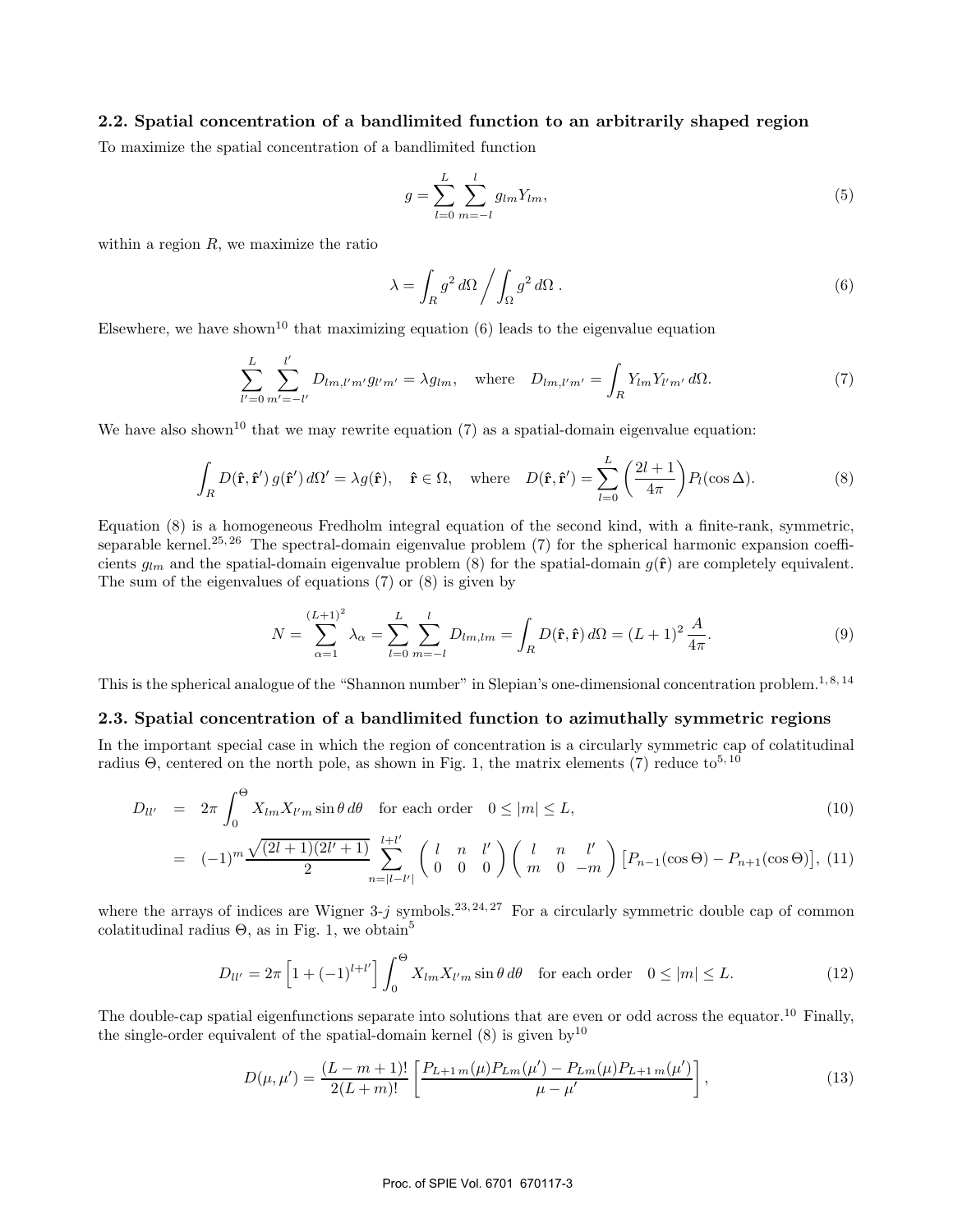where  $\mu = \cos(\theta)$  and which can be computed using L'Hôpital's rule when  $\mu = \mu'$ . For each of the fixed-order eigenvalue problems the partial Shannon number can be computed from

$$
N_m = \sum_{\alpha=1}^{L-m+1} \lambda_{\alpha} = \sum_{l=m}^{L} D_{ll} = \int_{\cos\Theta}^{1} D(\mu, \mu) d\mu = \frac{(L-m+1)!}{2(L+m)!} \int_{\cos\Theta}^{1} \left[ P'_{L+1,m} P_{Lm} - P'_{Lm} P_{L+1,m} \right] d\mu, \tag{14}
$$

where the prime denotes differentiation with respect to  $\mu$ . Once the  $L + 1$  sequences of fixed-order eigenvalues have been found, they can be resorted to exhibit an overall mixed-order ranking. The total number of significant eigenvalues (9) is then

$$
N = N_0 + 2\sum_{m=1}^{L} N_m,\tag{15}
$$

where the factor of two accounts for the  $\pm m$  degeneracy. Fig. 7 shows the fixed-order eigenvalue spectra for  $0 \le m \le 5$ . The cap radius is  $\Theta = 40^{\circ}$  and the maximal spherical harmonic degree is  $L = 18$ . The partial Shannon numbers  $N_m$ , computed by rounding equation (14) to the nearest integer, are shown. As in the case of the classical Slepian problem<sup>14, 28, 29</sup> the spectra have a characteristic step shape, showing significant ( $\lambda \approx 1$ ) and insignificant ( $\lambda \approx 0$ ) eigenvalues separated by a narrow transition band. The partial Shannon number (14) provides a good estimate of the number of well concentrated eigenfunctions; the first  $N_m$  eigenfunctions all have a concentration factor exceeding  $\lambda = 0.5$ .

As we showed elsewhere,<sup>5, 10</sup> equation (7) for the single cap is equivalent to an algebraic eigenvalue equation that requires diagonalization of a matrix that commutes with  $(10)–(11)$  and whose elements are given by

$$
T_{ll} = -l(l+1)\cos\Theta,
$$
  
\n
$$
T_{l\,l+1} = [l(l+2) - L(L+2)]\sqrt{\frac{(l+1)^2 - m^2}{(2l+1)(2l+3)}},
$$
\n(16)

and we can replace the matrix (12) for functions odd  $(p = o)$  or even  $(p = e)$  across the equator by the matrix

$$
T_{ll}^{p} = -l(l+1)\cos^{2}\Theta + \frac{2}{2l+3}\left[(l+1)^{2} - m^{2}\right] + \left[(l-2)(l+1) - L_{p}(L_{p}+3)\right]\left[\frac{1}{3} - \frac{2}{3}\frac{3m^{2} - l(l+1)}{(2l+3)(2l-1)}\right],
$$
  
\n
$$
T_{l+2}^{p} = \frac{\left[l(l+3) - L_{p}(L_{p}+3)\right]}{2l+3}\sqrt{\frac{\left[(l+2)^{2} - m^{2}\right]\left[(l+1)^{2} - m^{2}\right]}{(2l+5)(2l+1)}}.
$$
\n(17)

for the double cap, where  $L_e$  and  $L_o$  are L and  $L-1$ , respectively, if m and L have the same parity, and  $L-1$ and  $L$ , respectively, if m and  $L$  have opposite parity. Thus, equation (17) defines two matrices, one for the even and one for the odd functions; both are properly speaking tridiagonal.<sup>5</sup>

## **3. ASYMPTOTIC SCALING**

The eigenvalues  $\lambda_1, \lambda_2, \ldots$  and suitably scaled eigenfunctions  $\psi_1(x), \psi(x)_2, \ldots$  of Slepian's time series problem,<sup>1</sup> of optimally concentrating a strictly bandlimited signal with a spectrum that vanishes for frequencies  $|\omega| > W$ into a time interval  $|t| \leq T$ , in other words, the eigenvalues and eigenfunctions of

$$
\int_{-1}^{1} \frac{\sin TW(x - x')}{\pi(x - x')} \psi(x') dx' = \lambda \psi(x), \quad |x| \le 1,
$$
\n(18)

depend only upon the "Shannon number"  $N = 2TW/\pi$ . This scaling is the only important feature of the one-dimensional problem that does not carry over to the spatiospectral concentration problem on a sphere. Shannon-number scaling on a sphere is exhibited only asymptotically, in the limit

$$
A \to 0
$$
,  $L \to \infty$ , with  $N = (L+1)^2 \frac{A}{4\pi}$  held fixed. (19)

In that limit of a small concentration area A and a large bandwidth  $0 \leq l \leq L$ , the curvature of the sphere becomes negligible and the spherical concentration problem approaches the concentration problem in the plane.<sup>30</sup>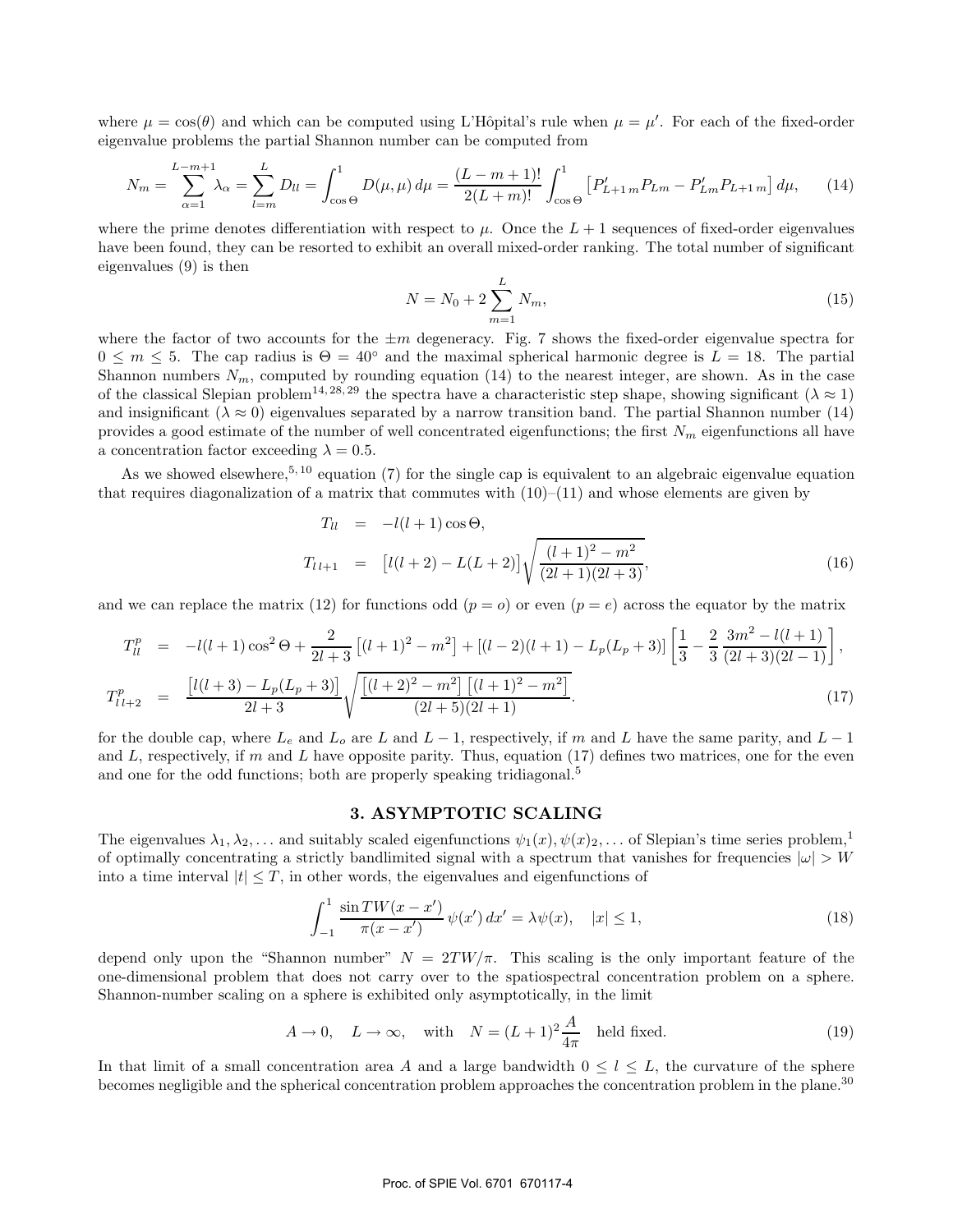#### **3.1. Scaled integral equation for an arbitrarily shaped region**

Two results underlie the consideration of the flat-Earth limit (19), which we undertake in this section. The first is Hilb's asymptotic approximation for the Legendre functions,  $31-34$ 

$$
X_{lm}(\theta) \approx (-1)^m \sqrt{\frac{l+1/2}{2\pi}} \sqrt{\frac{\theta}{\sin\theta}} J_m[(l+1/2)\theta], \quad 0 \le \theta \ll \pi,
$$
\n(20)

where  $J_m(x)$  is the Bessel function of the first kind; the second is the truncated Watson-Poisson sum formula,<sup>23</sup>

$$
\sum_{l=0}^{L} f(l+1/2) = \sum_{s=-\infty}^{\infty} (-1)^s \int_0^{L+1} f(k)e^{-2\pi i sk} dk,
$$
\n(21)

valid for an arbitrary continuous function  $f(x)$ . An application of (20) and (21), substituting  $k = (L + 1)p$  and taking the limit  $L \to \infty, \Delta \to 0$ , with the product  $L\Delta$  held fixed, enables us to write the Fredholm kernel  $D(\hat{\bf r}, \hat{\bf r}')$ of equation (8) in the form

$$
D(\Delta) \approx \frac{(L+1)^2}{2\pi} \int_0^1 J_0 [(L+1)p\Delta] p \, dp = \frac{(L+1) J_1 [(L+1)\Delta]}{2\pi \Delta},\tag{22}
$$

where we have made the approximation  $\Delta/\sin \Delta \approx 1$ , and used the Riemann-Lebesgue lemma<sup>35</sup> to eliminate the  $s \neq 0$  terms involving the highly oscillatory factors  $e^{-2\pi i s(L+1)p}$ . In the limit  $x \to 0$  the ratio  $J_1(x)/x \to 1/2$ , so the  $\Delta \to 0$  limit of (22) is  $D(0) = (L+1)^2/(4\pi)$ , guaranteeing that the Shannon number remains unchanged.

To obtain a scaled version of equation  $(8)$  dependent only upon the Shannon number N, we make use of the approximation (22) for the kernel  $D(\hat{\bf r}, \hat{\bf r}')$ , and introduce the independent and dependent variable transformations

$$
\mathbf{x} = \sqrt{\frac{4\pi}{A}} \hat{\mathbf{r}}, \quad \mathbf{x}' = \sqrt{\frac{4\pi}{A}} \hat{\mathbf{r}}', \qquad \psi(\mathbf{x}) = g(\hat{\mathbf{r}}), \quad \psi(\mathbf{x}') = g(\hat{\mathbf{r}}'). \tag{23}
$$

The scaled coordinates **x**, **x**<sup>'</sup> are the projections of the points  $\hat{\mathbf{r}}, \hat{\mathbf{r}}' \in \Omega$  onto a large sphere  $\Omega_*$  of squared radius  $\|\mathbf{x}\|^2 = 4\pi/A$ . The geodesic distance between the points  $\mathbf{x}, \mathbf{x}' \in \Omega_*$  and the differential surface area on  $\Omega_*$  are

$$
\|\mathbf{x} - \mathbf{x}'\| = \sqrt{\frac{4\pi}{A}} \Delta
$$
 and  $d\Omega_* = \frac{4\pi}{A} d\Omega.$  (24)

Upon making the substitutions  $(23)$ – $(24)$ , equations  $(8)$  and  $(22)$  reduce to

$$
\int_{R_*} D_*(\mathbf{x}, \mathbf{x}') \psi(\mathbf{x}') d\Omega'_* = \lambda \psi(\mathbf{x}), \quad \text{with} \quad D_*(\mathbf{x}, \mathbf{x}') = \frac{\sqrt{N}}{2\pi} \frac{J_1(\sqrt{N} \|\mathbf{x} - \mathbf{x}'\|)}{\|\mathbf{x} - \mathbf{x}'\|},
$$
\n(25)

where  $R_*$ , of area  $4\pi$ , is the projection of the region of concentration R onto the sphere  $\Omega_*$  and  $D_*(\mathbf{x}, \mathbf{x}')$  is the symmetric, N-dependent Fredholm kernel. Equation (25) is the spherical analogue of the one-dimensional scaled eigenvalue equation (18). The asymptotic eigenvalues  $\lambda_1, \lambda_2, \ldots$  and associated scaled eigenfunctions  $\psi_1(\mathbf{x}), \psi_2(\mathbf{x}),...$  depend upon the maximal degree L and the area A only through the Shannon number. As in the case of equation (8), we are free to solve (25) either on all of  $\Omega_*,$  in which case the eigenfunctions  $\psi_1(\mathbf{x}), \psi_2(\mathbf{x}), \ldots$  are bandlimited, or only in the region of concentration  $R_*$ , in which case they are spacelimited. It is readily verified that the scaling has no effect upon the sum of the eigenvalues.

In the limit (19), we expect the exact Fredholm kernel (8), evaluated on Ω<sup>∗</sup> and normalized by its value at zero offset,

$$
\frac{D(\sqrt{4\pi/A}\,\Delta)}{D(0)} = \frac{1}{(L+1)^2} \sum_{l=0}^{L} (2l+1) \, P_l\!\left(\cos\sqrt{\frac{4\pi}{A}}\,\Delta\right),\tag{26}
$$

to be well approximated by the similarly normalized asymptotic kernel

$$
\frac{D_*(\Delta)}{D_*(0)} = \frac{2J_1(\sqrt{N}\Delta)}{\sqrt{N}\Delta}.
$$
\n(27)

The quality of this asymptotic approximation to the kernel and the associated flat-Earth scaling are illustrated in Fig. 8. In the four examples shown, with Shannon numbers  $N = 3, 10, 23, 40$ , the approximation is excellent even for angular distances as large as  $\Delta \approx 135^{\circ}$ , once the maximal spherical harmonic degree exceeds  $L = 3-4$ .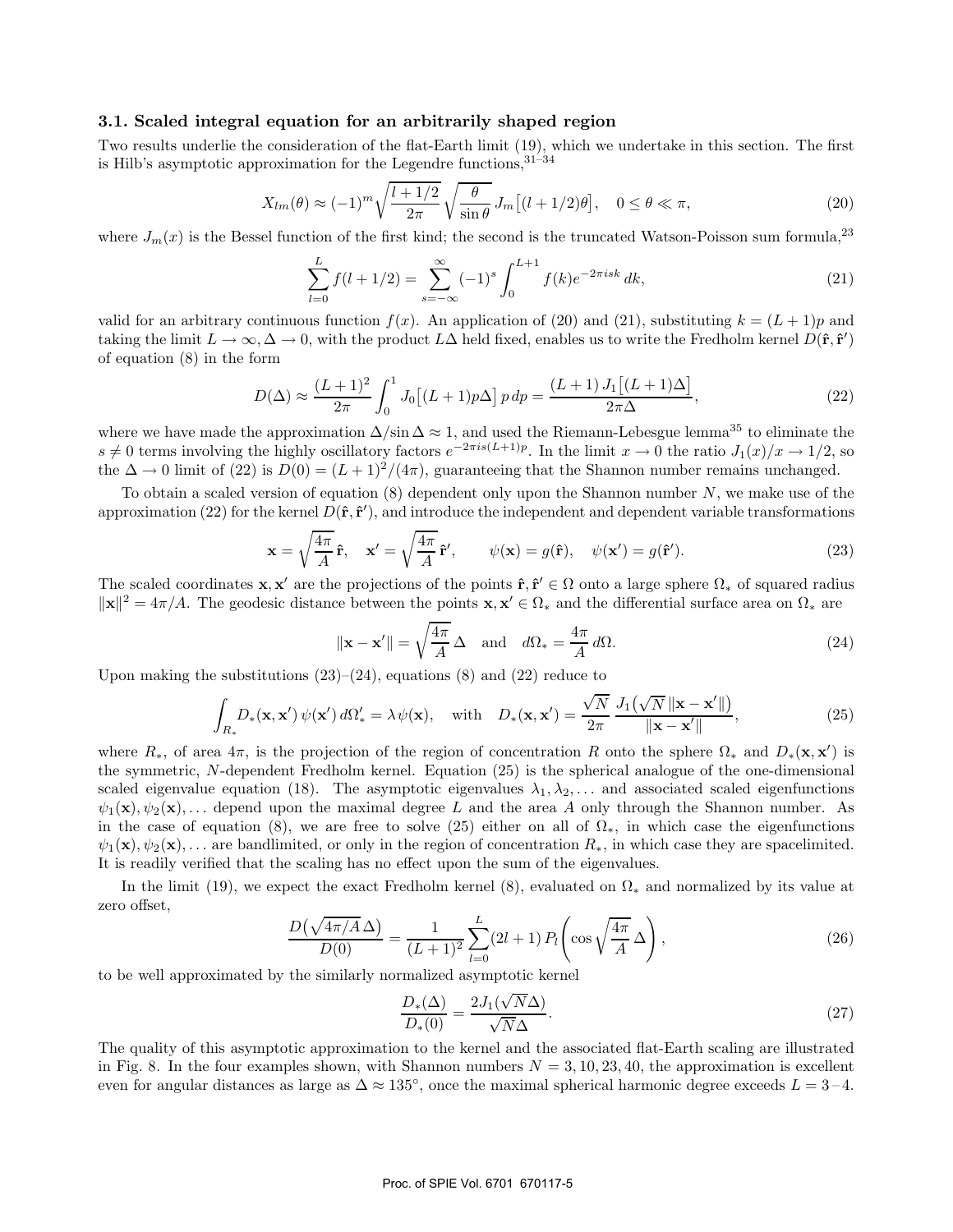#### **3.2. Asymptotic fixed-order Shannon number**

The asymptotic approximation to the number of significant eigenvalues associated with a given order  $m$  is

$$
N_m = \int_0^1 D_*(x, x) \, x \, dx = 4N \int_0^1 \int_0^1 J_m^2 (2\sqrt{N} \, px) \, p \, dp \, x \, dx
$$
  
\n
$$
= N^{m+1} {}_2F_3 (1+m, 1/2+m; 1+2m, 2+m, 2+m; -4N) / \left[ \Gamma(2+m) \right]^2
$$
  
\n
$$
= 2N \left[ J_m^2 (2\sqrt{N}) + J_{m+1}^2 (2\sqrt{N}) \right] - (2m+1) \sqrt{N} J_m (2\sqrt{N}) J_{m+1} (2\sqrt{N})
$$
  
\n
$$
- \frac{m}{2} \left[ 1 - J_0^2 (2\sqrt{N}) - 2 \sum_{n=1}^m J_n^2 (2\sqrt{N}) \right],
$$
\n(28)

where F is a generalized hypergeometric function and  $\Gamma$  the gamma function. The relationship (15) between the total number N of significant eigenvalues and the number  $N_m$  associated with each order m is preserved in this asymptotic approximation, inasmuch as, by virtue of the identity  $J_0^2(x) + 2\sum_{m=1}^{\infty} J_m^2(x) = 1$ ,

$$
N = 4N \int_0^1 \int_0^1 \left[ J_0^2 \left( 2\sqrt{N}pq \right) + 2 \sum_{m=1}^\infty J_m^2 \left( 2\sqrt{N}pq \right) \right] p \, dp \, x \, dx = 4N \int_0^1 \int_0^1 p \, dp \, x \, dx = N. \tag{29}
$$

In Fig. 9 we compare the exact fixed-order Shannon numbers  $N_m$ , computed by Gauss-Legendre numerical integration of equation (14), with the asymptotic result (28), for the same values of  $N = 3, 10, 23, 40$  and  $1 \le L \le 100$  as in Fig. 8. The number of significant  $m = 0$  eigenvalues can be even more simply approximated by  $N_0 \approx 2\sqrt{N/\pi} \approx (L+1)\Theta/\pi$ , as shown. This can be derived using the large-argument asymptotic expansion of the Bessel function.35, 36 The result (28) is exact in the case of concentration in a two-dimensional plane.

## **4. COMPUTATIONAL CONSIDERATIONS**

All of the computations described here have been performed using double precision arithmetic. Statements regarding machine precision refer to double precision, with a round-off error of  $\sim 10^{-16}$ .

#### **4.1. Concentration within a polar cap**

We may compute the colatitudinal eigenfunctions  $g_1(\theta), g_2(\theta), \ldots, g_{L-m+1}(\theta)$  of an axisymmetric polar cap with  $0 \le \theta \le \Theta$  using three different methods. The first is by numerical diagonalization of the  $(L-m+1) \times (L-m+1)$ matrix in equations (10)–(11). We may either implement the Wigner 3-j expression (11) for the elements  $D_{ll'}$ , or use Gauss-Legendre quadrature<sup>37</sup> to evaluate the defining integral  $(10)$ :

$$
D_{ll'} = \int_{\cos\Theta}^{1} X_{lm}(\arccos\mu) X_{l'm}(\arccos\mu) d\mu \approx \sum_{j=1}^{J} w_j X_{lm}(\arccos\mu_j) X_{l'm}(\arccos\mu_j), \tag{30}
$$

where  $\mu_1, \mu_2, \ldots, \mu_J$  are roots of the Legendre polynomial  $P_J(\bar{\mu})$ , rescaled from  $-1 \leq \bar{\mu}_j \leq 1$  to  $\cos \Theta \leq \mu_j \leq 1$ , and  $w_j = 2(1 - \bar{\mu}_j^2)^{-1} [P_j'(\bar{\mu}_j)]^{-2}$ , with  $j = 1, 2, ..., J$  are the associated integration weights. Only the uppermost triangular matrix elements  $D_{ll'}$ ,  $l \leq l'$  are computed explicitly; the lowermost elements are infilled using the symmetry  $D_{ll'} = D_{l'l}$ . The order of the Gauss-Legendre integration is adjusted upward until the  $L - m + 1$ spatial-domain eigenfunctions  $g_1(\theta), g_2(\theta), \ldots, g_{L-m+1}(\theta)$  satisfy the orthogonality relations

$$
2\pi \int_0^{\pi} g_{\alpha} g_{\beta} \sin \theta \, d\theta = \delta_{\alpha\beta} \quad \text{and} \quad 2\pi \int_0^{\Theta} g_{\alpha} g_{\beta} \sin \theta \, d\theta = \lambda_{\alpha} \delta_{\alpha\beta}.
$$
 (31)

to within machine precision. The same high-order Gauss-Legendre quadrature rule is used to evaluate the orthogonality integrals. The Legendre functions  $X_{lm}(\theta)$  are computed with high accuracy to very high degree  $(l \approx 500)$  using a recursive algorithm.<sup>38,39</sup>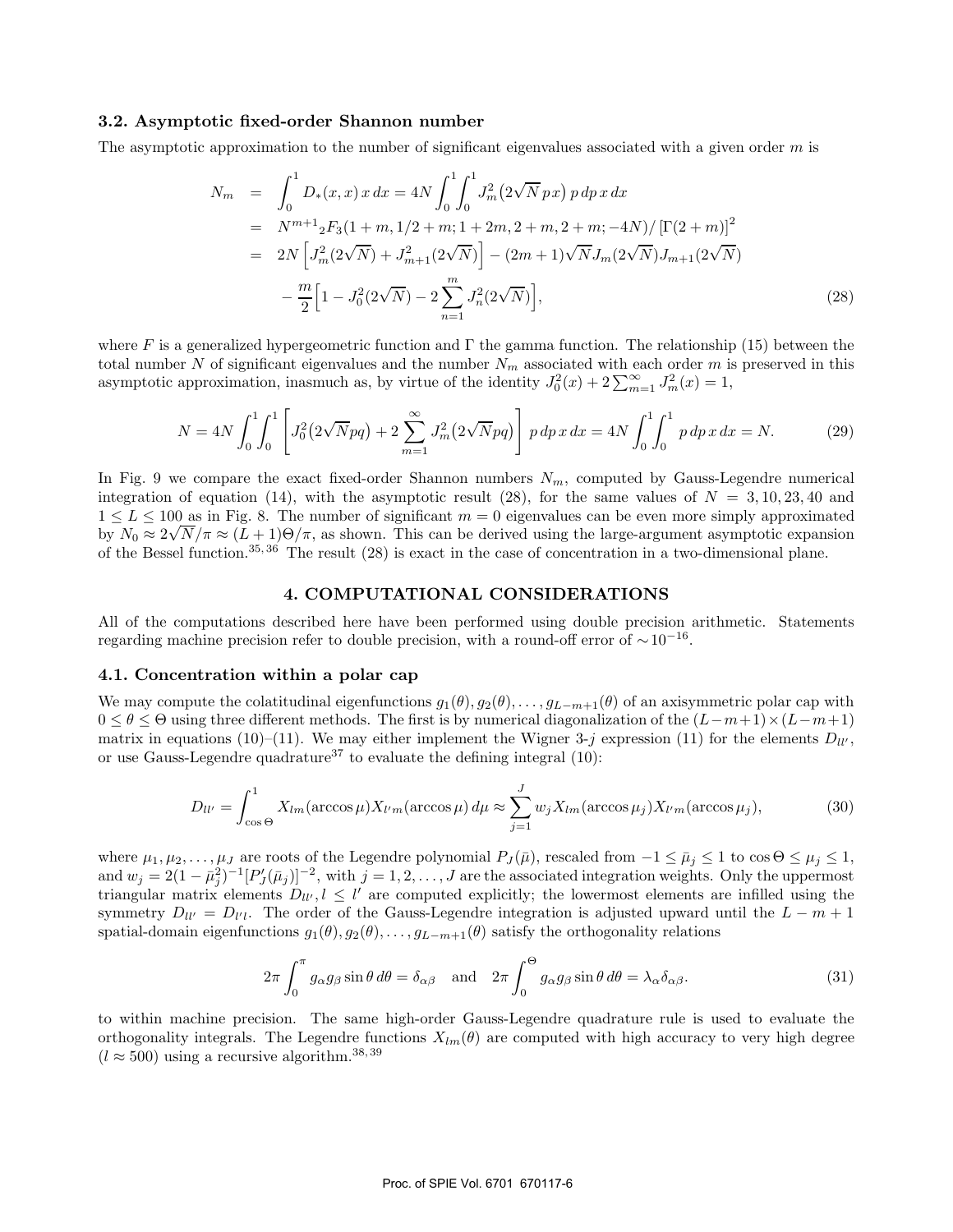The second method is by solving the fixed-order version of the Fredholm equation (8) via the Nystrom method.<sup>37</sup> Discretizing this equation by Gauss-Legendre quadrature we obtain

$$
\sum_{j'=1}^{J} w_{j'} D(\mu_j, \mu'_{j'}) g(\mu'_{j'}) = \lambda g(\mu_j), \quad j = 1, 2, ..., J.
$$
 (32)

Equation (32) can be rewritten as a symmetric algebraic eigenvalue equation,

$$
(W\tilde{D}W)(W\tilde{g}) = \lambda(W\tilde{g}),\tag{33}
$$

where  $\tilde{g}$  is a J-dimensional column vector with entries  $\tilde{g}_j = g(\mu_j)$ , and where  $\tilde{D}$  and W denote the  $J \times J$  matrices with elements  $\tilde{D}_{jj'} = D(\mu_j, \mu'_j)$  $j'_{j'}$  and  $W_{jj'} = \sqrt{w_j} \delta_{jj'}$ . The eigenvalues  $\lambda$  and transformed eigenvectors W $\tilde{\mathbf{g}}$  are computed by numerical diagonalization of the matrix  $WDW$ . The order of integration J is again chosen to ensure accurate orthogonality of the spatial-domain eigenfunctions  $g_1(\theta), g_2(\theta), \ldots, g_{L-m+1}(\theta)$ . In the zonal  $(m = 0)$ case the choice  $J = L + 1$  renders both of the integrations (30) and (32) exact; for  $m \neq 0$  we use a conservative, larger integration order J, since the integrands are no longer polynomials.

Even for moderate values of the bandwidth L and cap radius  $\Theta$ , the smallest eigenvalues  $\ldots, \lambda_{L-m}, \lambda_{L-m+1}$ fall below machine precision. The associated, least well concentrated eigenfunctions computed using either of the above two direct methods are in that case essentially arbitrary orthogonal members of a numerically degenerate eigenspace, and are no longer accurate.<sup>4</sup> Because of this, it is not possible to find the optimally excluded eigenfunctions of a small polar cap, or equivalently the optimally concentrated eigenfunctions of a large cap, by matrix diagonalization of (30). Fortunately, this difficulty can be overcome by the third method, which is numerical diagonalization of the tridiagonal Grünbaum matrix  $(16)$ . The roughly equant spacing of their eigenvalues enables all of the associated eigenfunctions to be calculated to within machine precision. The spatiospectral concentration factors  $\lambda_1, \lambda_2, \ldots, \lambda_{L-m+1}$  are computed to the same precision, either by *a posteriori* matrix multiplication via (7), or by Gauss-Legendre integration of the orthogonality relation (31). Both the significant and the insignificant eigenvalues computed using each of the above methods agree to within machine precision, providing a useful numerical check. Diagonalization of the tridiagonal matrix (16) is the only numerically stable way to solve the concentration problem for either a large polar cap or a large bandwidth L. By extension, it is even possible to use this formalism to compute spacelimited eigenfunctions that are in the null space.<sup>41</sup> The above results apply to the double-cap case if using the appropriate Grünbaum matrix (17).

## **4.2. Concentration within an arbitrarily shaped region**

We solve the spatiospectral concentration problem for an arbitrarily shaped region  $R$  by numerical diagonalization of the  $(L+1)^2 \times (L+1)^2$  matrix with elements  $D_{lm,l'm'}$  defined by equation (7). Given a (splined) boundary of R, we first find the northernmost and southernmost points, with colatitudes  $\theta_n$  and  $\theta_s$ . For every  $\theta_n \leq \theta \leq \theta_s$ , we then find the easternmost and westernmost points, with longitudes  $\phi_e(\theta)$  and  $\phi_w(\theta)$ . In the case of a non-convex region with indentations and protuberances, there may be several such eastern and western boundary points, which we shall index with an additional subscript  $i = 1, 2, \ldots, I$ . The integral over longitude,

$$
\Phi_{mm'}(\theta) = \sum_{i=1}^{I} \int_{\phi_{wi}}^{\phi_{ei}} \left\{ \begin{array}{l} \cos m\phi \\ \sin m\phi \end{array} \right\} \left\{ \begin{array}{l} \cos m'\phi \\ \sin m'\phi \end{array} \right\} d\phi, \tag{34}
$$

is done analytically, and we use Gauss-Legendre quadrature to compute the remaining integral over colatitude:

$$
D_{lm,l'm'} = \int_{\mu_{\rm n}}^{\mu_{\rm s}} X_{lm}(\arccos \mu) X_{l'm'}(\arccos \mu) \Phi_{mm'}(\arccos \mu) d\mu
$$
  

$$
\approx \sum_{j=1}^{J} w_j X_{lm}(\arccos \mu_j) X_{l'm'}(\arccos \mu_j) \Phi_{mm'}(\arccos \mu_j). \tag{35}
$$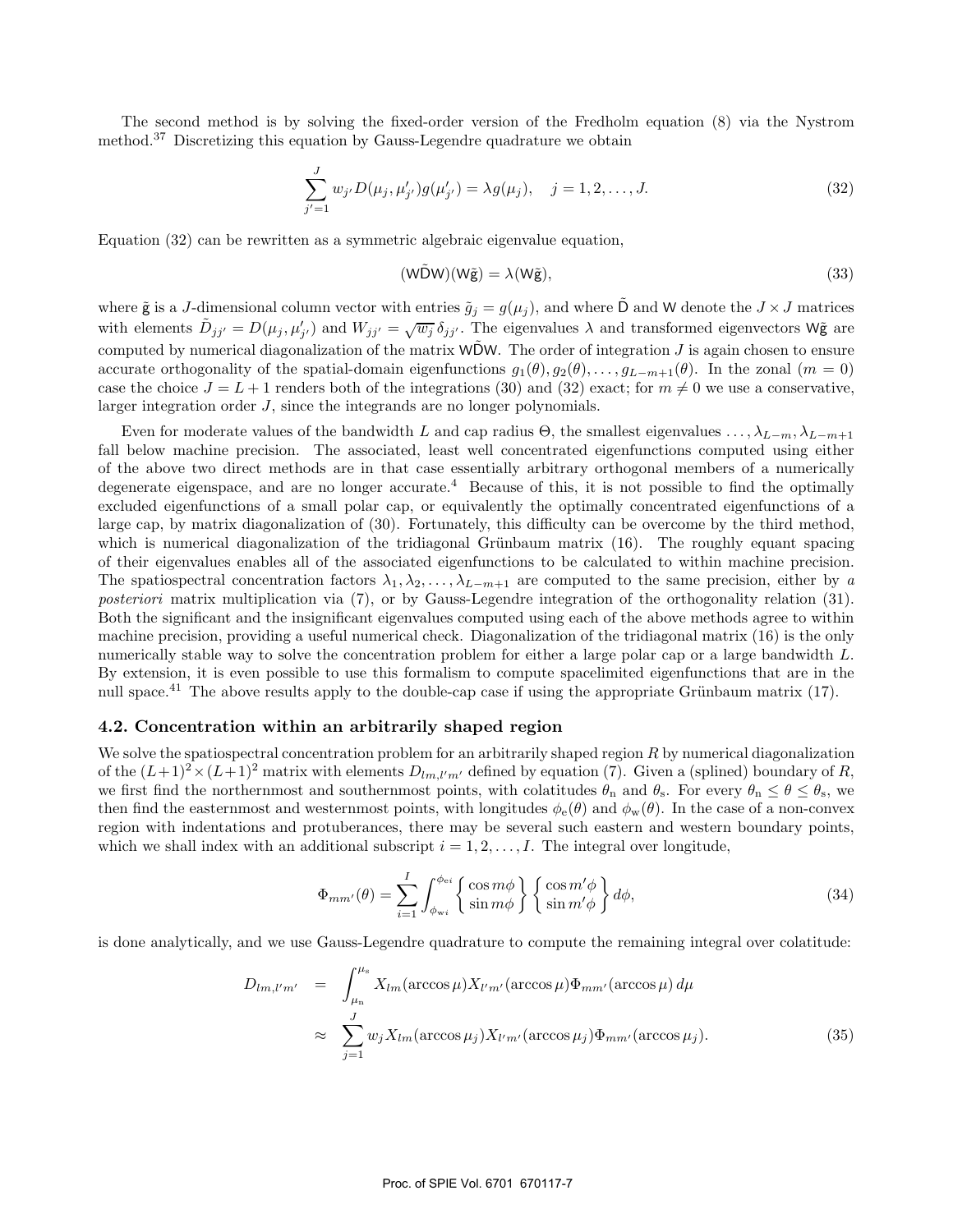As in the case of a polar cap, we adjust the order of the integration J upward until the spatial-domain eigenfunctions  $g_1(\hat{\mathbf{r}}), g_2(\hat{\mathbf{r}}), \ldots, g_{(L+1)^2}(\hat{\mathbf{r}})$  satisfy the orthogonality relations

$$
\int_{\Omega} g_{\alpha} g_{\beta} d\Omega = \delta_{\alpha\beta}, \text{ and } \int_{R} g_{\alpha} g_{\beta} d\Omega = \lambda_{\alpha} \delta_{\alpha\beta}.
$$
\n(36)

to within machine precision. There is no analogue to Grünbaum's procedure for an arbitrarily shaped region, so only the eigenfunctions associated with eigenvalues that are above machine precision can be computed accurately. In most practical applications, $5$  this is not a limitation, since we are generally interested only in the computable, well concentrated eigenfunctions  $g_1(\hat{\mathbf{r}}), g_2(\hat{\mathbf{r}}), \ldots, g_N(\hat{\mathbf{r}})$ , which are associated with the numerically significant eigenvalues  $\lambda_1, \lambda_2, \ldots, \lambda_N$  where N is the Shannon number (9).

#### **4.3. Concentration within a non-polar circular cap**

One of the principal applications of spherical Slepian functions in geophysics and planetary physics<sup>42–45</sup> is to analyze measurements within a circularly symmetric region centered upon an arbitrary geographical location  $\theta_0, \phi_0$ . The preferred procedure for determining the required optimally concentrated eigenfunctions is first to compute the spherical harmonic coefficients  $g_{lm}$  of the eigenfunctions concentrated within a polar cap  $0 \le \theta \le \Theta$ , and then to rotate these to the desired cap location.<sup>23, 24, 39, 46</sup> The actual windowing of the data for further analysis may either be carried out in the spectral domain, $45$  or, more simply, by straightforward multiplication after transformation of the rotated eigenfunctions to the spatial domain. If one wishes to avoid spherical harmonic rotation, it is also possible to compute the rotated eigenfunctions directly, by performing the numerical integration in equation (34) on the analytically prescribed boundary of a cap of radius  $\Theta$  centered at  $\theta_0$ ,  $\phi_0$ , given by

$$
\phi_{\mathbf{w},\mathbf{e}}(\theta) = \phi_0 \mp \Delta\phi(\theta) \quad \text{where} \quad \Delta\phi(\theta) = \frac{\arccos(\cos\Theta - \cos\theta\cos\theta_0)}{\sin\theta\sin\theta_0}.\tag{37}
$$

## **5. CONCLUSIONS**

Spherical Slepian functions provide a natural solution to the problem of having a polar gap in the satellite coverage of planetary gravitational or magnetic fields. Indeed, the ill-posed estimation problem of finding a source-level potential from noisy observations taken at an altitude over an incomplete region of coverage has natural connections to Slepian's spherical problem of spatiospectral localization. We have proposed a method<sup>5</sup> that expands the source field in terms of a truncated basis set of spherical Slepian functions, and compared its statistical performance with the damped least-squares method in the spherical harmonic basis. The optimally truncated Slepian method performs nearly as well as the optimally damped spherical harmonic method, but it has the significant advantage of an intuitive separation of the estimation bias and variance over those Slepian functions sensitive to the uncovered and covered regions, respectively. In this contribution we have tied up some loose ends in our published work on spherical Slepian functions by illustrating their asymptotic self-similarity in a flat-Earth limit and by focusing attention on numerical implementation issues not published elsewhere.

#### **ACKNOWLEDGMENTS**

Financial support for this work has been provided by the U. S. National Science Foundation under Grants EAR-0105387 awarded to FAD and EAR-0710860 to FJS, and by a U. K. Natural Environmental Research Council New Investigator Award (NE/D521449/1) and a Nuffield Foundation Grant for Newly Appointed Lecturers (NAL/01087/G) awarded to FJS at University College London. FJS thanks Mark Wieczorek for many fruitful discussions and the Département de Géophysique Spatiale et Planétaire at the Institut de Physique du Globe de Paris for its hospitality and financial support. Computer algorithms are made available on www.frederik.net.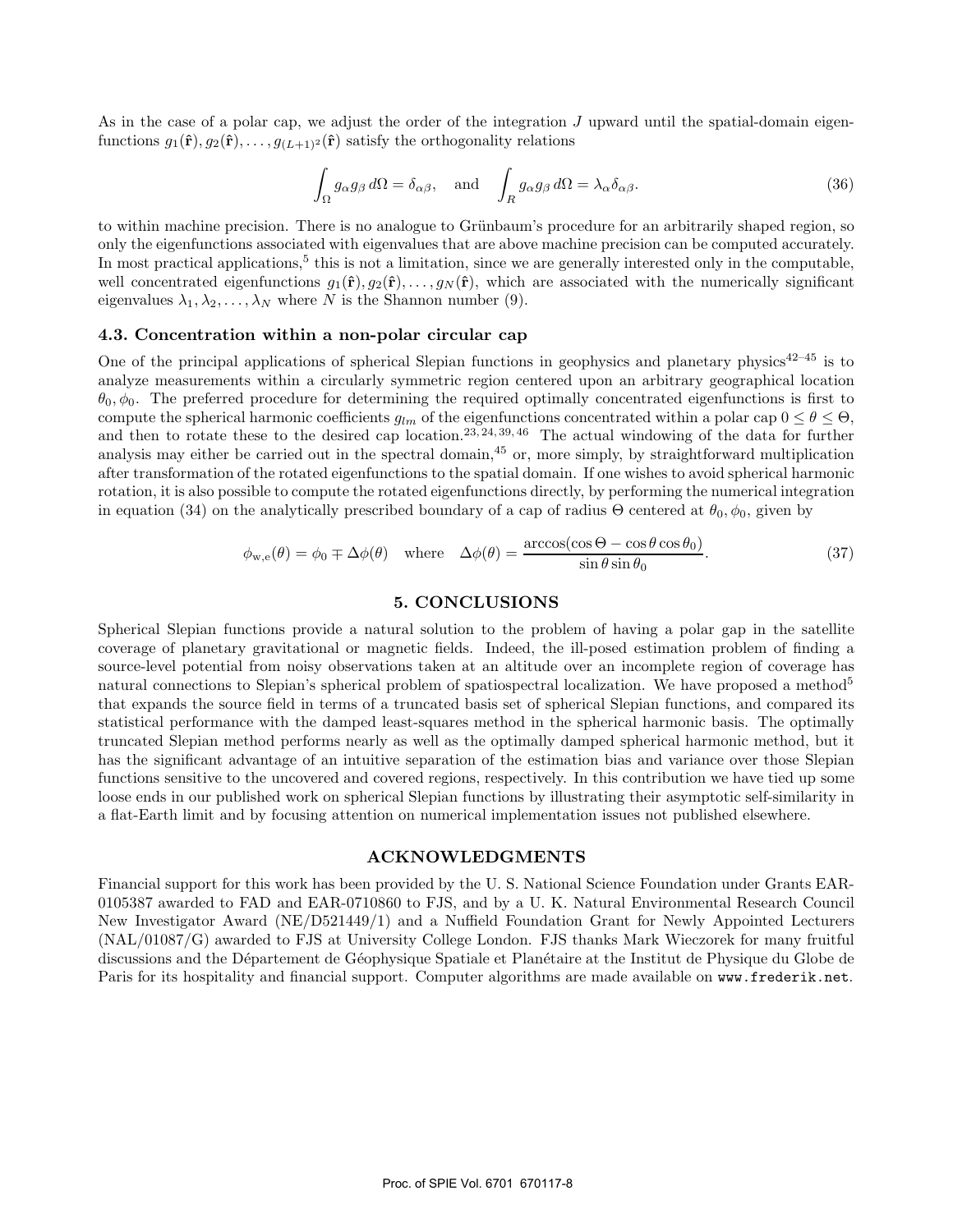#### **REFERENCES**

- 1. D. Slepian and H. O. Pollak, "Prolate spheroidal wave functions, Fourier analysis and uncertainty I," *Bell Syst. Tech. J.* **40**(1), pp. 43–63, 1960.
- 2. E. Th´ebault, J. J. Schott, and M. Mandea, "Revised spherical cap harmonic analysis (R-SCHA): Validation and properties," *J. Geophys. Res.* **111**(B1), pp. B01102, doi:10.1029/2005JB003836, 2006.
- 3. V. Lesur, "Introducing localized constraints in global geomagnetic field modelling," *Earth Planets Space* **58**(4), pp. 477–483, 2006.
- 4. A. Albertella, F. Sansò, and N. Sneeuw, "Band-limited functions on a bounded spherical domain: the Slepian problem on the sphere," *J. Geodesy* **73**, pp. 436–447, 1999.
- 5. F. J. Simons and F. A. Dahlen, "Spherical Slepian functions and the polar gap in geodesy," *Geophys. J. Int.* **166**, pp. 1039–1061, doi:10.1111/j.1365–246X.2006.03065.x, 2006.
- 6. M. Holschneider, A. Chambodut, and M. Mandea, "From global to regional analysis of the magnetic field on the sphere using wavelet frames," *Phys. Earth Planet. Inter.* **135**, pp. 107–124, 2003.
- 7. W. Freeden and V. Michel, "Orthogonal zonal, tesseral and sectorial wavelets on the sphere for the analysis of satellite data," *Adv. Comput. Math.* **21**(1–2), pp. 181–217, 2004.
- 8. D. Slepian, "Some comments on Fourier analysis, uncertainty and modeling," *SIAM Rev.* **25**(3), pp. 379– 393, 1983.
- 9. M. A. Wieczorek and F. J. Simons, "Localized spectral analysis on the sphere," *Geophys. J. Int.* **162**(3), pp. 655–675, doi:10.1111/j.1365–246X.2005.02687.x, 2005.
- 10. F. J. Simons, F. A. Dahlen, and M. A. Wieczorek, "Spatiospectral concentration on a sphere," *SIAM Rev.* **48**(3), pp. 504–536, doi:10.1137/S0036144504445765, 2006.
- 11. R. Pail, G. Plank, and W.-D. Schuh, "Spatially restricted data distributions on the sphere: the method of orthonormalized functions and applications," *J. Geodesy* **75**, pp. 44–56, 2001.
- 12. E. N. Gilbert and D. Slepian, "Doubly orthogonal concentrated polynomials," *SIAM J. Math. Anal.* **8**(2), pp. 290–319, 1977.
- 13. F. A. Grünbaum, L. Longhi, and M. Perlstadt, "Differential operators commuting with finite convolution integral operators: some non-Abelian examples," *SIAM J. Appl. Math.* **42**(5), pp. 941–955, 1982.
- 14. D. B. Percival and A. T. Walden, *Spectral Analysis for Physical Applications, Multitaper and Conventional Univariate Techniques*, Cambridge Univ. Press, New York, 1993.
- 15. P. Xu, "The value of minimum norm estimation of geopotential fields," *Geophys. J. Int.* **111**, pp. 170–178, 1992.
- 16. R. Holme and J. Bloxham, "Alleviation of the Backus effect in geomagnetic field modelling," *Geophys. Res. Lett.* **22**(13), pp. 1641–1644, 1995.
- 17. S. Mallat, *A Wavelet Tour of Signal Processing*, Academic Press, San Diego, Calif., 1998.
- 18. F. J. Lowes, "Spatial power spectrum of the main geomagnetic field and extrapolation to core," *Geophys. J. R. Astron. Soc.* **36**(3), pp. 717–730, 1974.
- 19. D. Gubbins, "Geomagnetic field analysis I. Stochastic inversion," *Geophys. J. R. Astron. Soc.* **73**(3), pp. 641–652, 1983.
- 20. M. Tegmark, "A method for extracting maximum resolution power spectra from microwave sky maps," *Mon. Not. R. Astron. Soc* **280**, pp. 299–308, 1996.
- 21. P. J. E. Peebles, "Statistical analysis of catalogs of extragalactic objects. I. Theory," *Astroph. J.* **185**, pp. 413–440, 1973.
- 22. M. Tegmark, "A method for extracting maximum resolution power spectra from galaxy surveys," *Astroph. J.* **455**, pp. 429–438, 1995.
- 23. F. A. Dahlen and J. Tromp, *Theoretical Global Seismology*, Princeton Univ. Press, Princeton, N. J., 1998.
- 24. A. R. Edmonds, *Angular Momentum in Quantum Mechanics*, Princeton Univ. Press, Princeton, N.J., 1996.
- 25. R. P. Kanwal, *Linear Integral Equations; Theory and Technique*, Academic Press, New York, 1971.
- 26. F. G. Tricomi, *Integral Equations*, Interscience, New York, 5 ed., 1970.
- 27. A. Messiah, *Quantum Mechanics*, Dover, New York, 2000.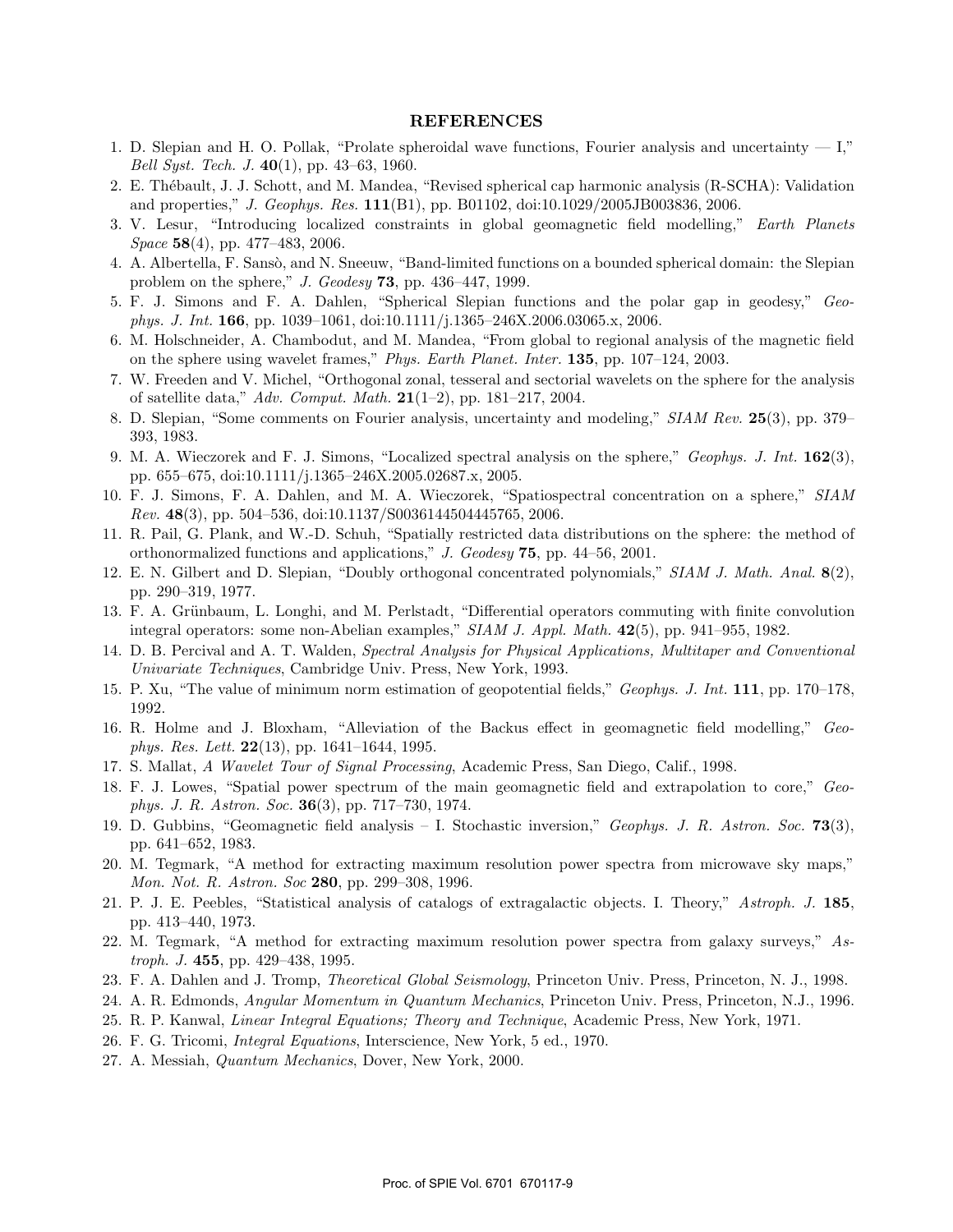- 28. H. J. Landau, "On the eigenvalue behavior of certain convolution equations," *Trans. Am. Math. Soc.* **115**, pp. 242–256, 1965.
- 29. D. Slepian and E. Sonnenblick, "Eigenvalues associated with prolate spheroidal wave functions of zero order," *Bell Syst. Tech. J.* **44**(8), pp. 1745–1759, 1965.
- 30. D. Slepian, "Prolate spheroidal wave functions, Fourier analysis and uncertainty IV: Extensions to many dimensions; generalized prolate spheroidal functions," *Bell Syst. Tech. J.* **43**(6), pp. 3009–3057, 1964.
- 31. R. D. Amado, K. Stricker-Bauer, and D. A. Sparrow, "Semiclassical methods and the summation of the scattering partial wave series," *Phys. Rev. C* **32**(1), pp. 329–332, 1985.
- 32. F. A. Dahlen, "A uniformly valid asymptotic representation of normal mode multiplet spectra on a laterally heterogeneous Earth," *Geophys. J. R. Astron. Soc.* **62**(2), pp. 225–247, 1980.
- 33. E. Hilb, "Über die Laplacesche Reihe," *Math. Z.* 5, p. 17, 1919.
- 34. G. Szegö, *Orthogonal Polynomials*, American Mathematical Society, Providence, R.I., 4 ed., 1975.
- 35. F. W. J. Olver, *Asymptotics and Special Functions*, A. K. Peters, Wellesley, Mass., 1997.
- 36. H. Jeffreys and B. S. Jeffreys, *Methods of Mathematical Physics*, Cambridge Univ. Press, Cambridge, UK, 3 ed., 1988.
- 37. W. H. Press, S. A. Teukolsky, W. T. Vetterling, and B. P. Flannery, *Numerical Recipes in FORTRAN: The Art of Scientific Computing*, Cambridge Univ. Press, 2nd ed., 1992.
- 38. K. G. Libbrecht, "Practical considerations for the generation of large-order spherical harmonics," *Solar Physics* **99**(1–2), pp. 371–373, 1985.
- 39. G. Masters and K. Richards-Dinger, "On the efficient calculation of ordinary and generalized spherical harmonics," *Geophys. J. Int.* **135**(1), pp. 307–309, 1998.
- 40. N. Sneeuw, "Global spherical harmonic-analysis by least-squares and numerical quadrature methods in historical perspective," *Geophys. J. Int.* **118**(3), pp. 707–716, 1994.
- 41. L. Miranian, "Slepian functions on the sphere, generalized Gaussian quadrature rule," *Inv. Prob.* **20**, pp. 877– 892, 2004.
- 42. M. Kido, D. A. Yuen, and A. P. Vincent, "Continuous wavelet-like filter for a spherical surface and its application to localized admittance function on Mars," *Phys. Earth Planet. Inter.* **135**, pp. 1–14, 2003.
- 43. P. J. McGovern, S. C. Solomon, D. E. Smith, M. T. Zuber, M. Simons, M. A. Wieczorek, R. J. Phillips, G. A. Neumann, O. Aharonson, and J. W. Head, "Localized gravity/topography admittance and correlation spectra on Mars: Implications for regional and global evolution," *J. Geophys. Res.* **107**(E12), pp. 5136, doi:10.1029/2002JE001854, 2002.
- 44. M. Simons and B. H. Hager, "Localization of the gravity field and the signature of glacial rebound," *Nature* **390**, pp. 500–504, December 1997.
- 45. M. Simons, S. C. Solomon, and B. H. Hager, "Localization of gravity and topography: Constraints on the tectonics and mantle dynamics of Venus," *Geophys. J. Int.* **131**, pp. 24–44, October 1997.
- 46. M. A. Blanco, M. Flórez, and M. Bermejo, "Evaluation of the rotation matrices in the basis of real spherical harmonics," *J. Mol. Struct. (Theochem)* **419**, pp. 19–27, 1997.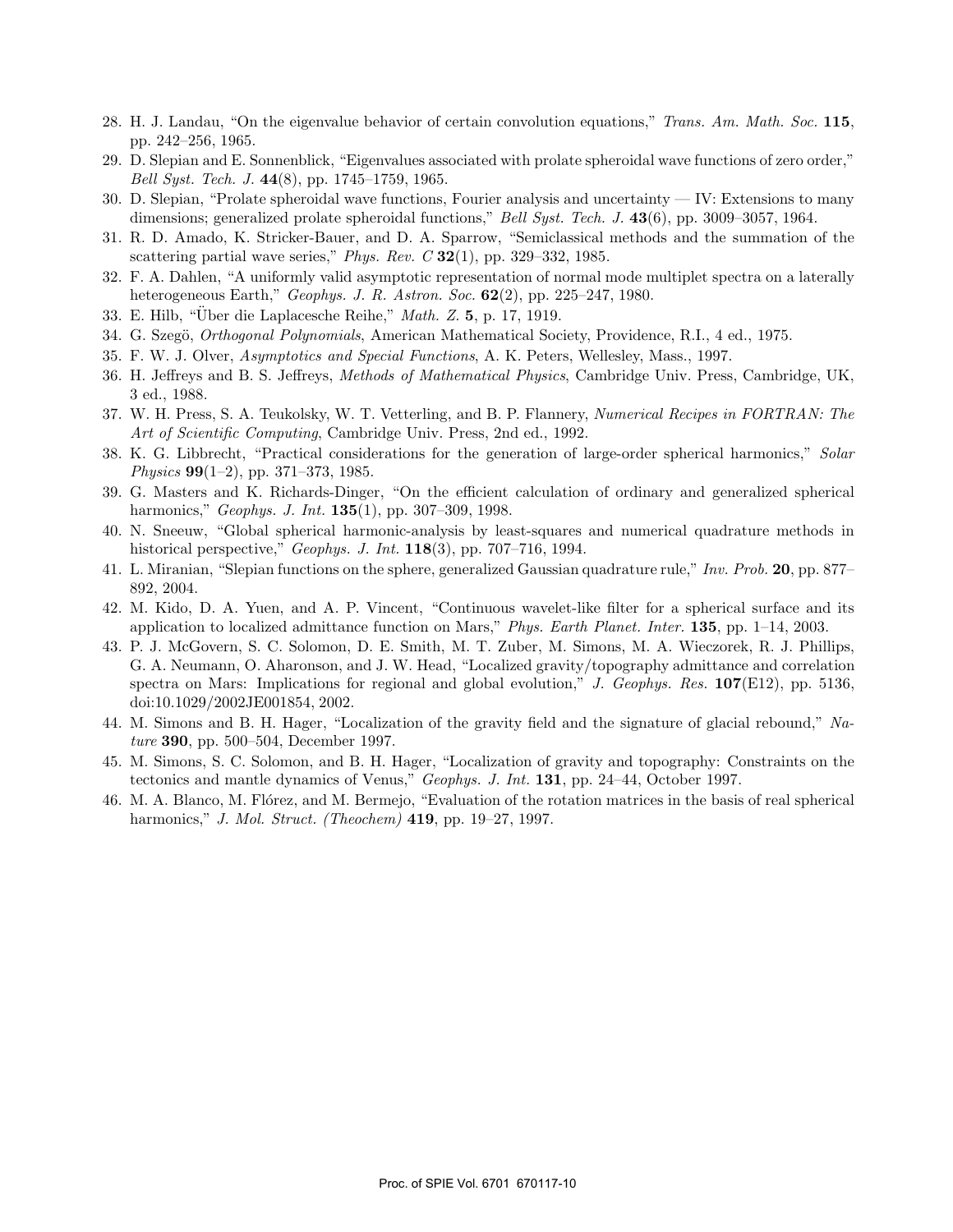

**Figure 1.** Geometry of the geodetic estimation problem: a concentration region of arbitrary geometry; an axisymmetric polar cap, shaded, of colatitudinal radius Θ; an antipodal pair of polar caps, shaded, representing the geodetic polar gap.



**Figure 2.** Bandlimited  $L = 18$  eigenfunctions  $g_1, g_2, \ldots, g_{12}$  that are optimally concentrated within the continent of North America. The concentration factors  $\lambda_1, \lambda_2, \ldots, \lambda_{12}$  are indicated; the Shannon number is  $N = 14$ .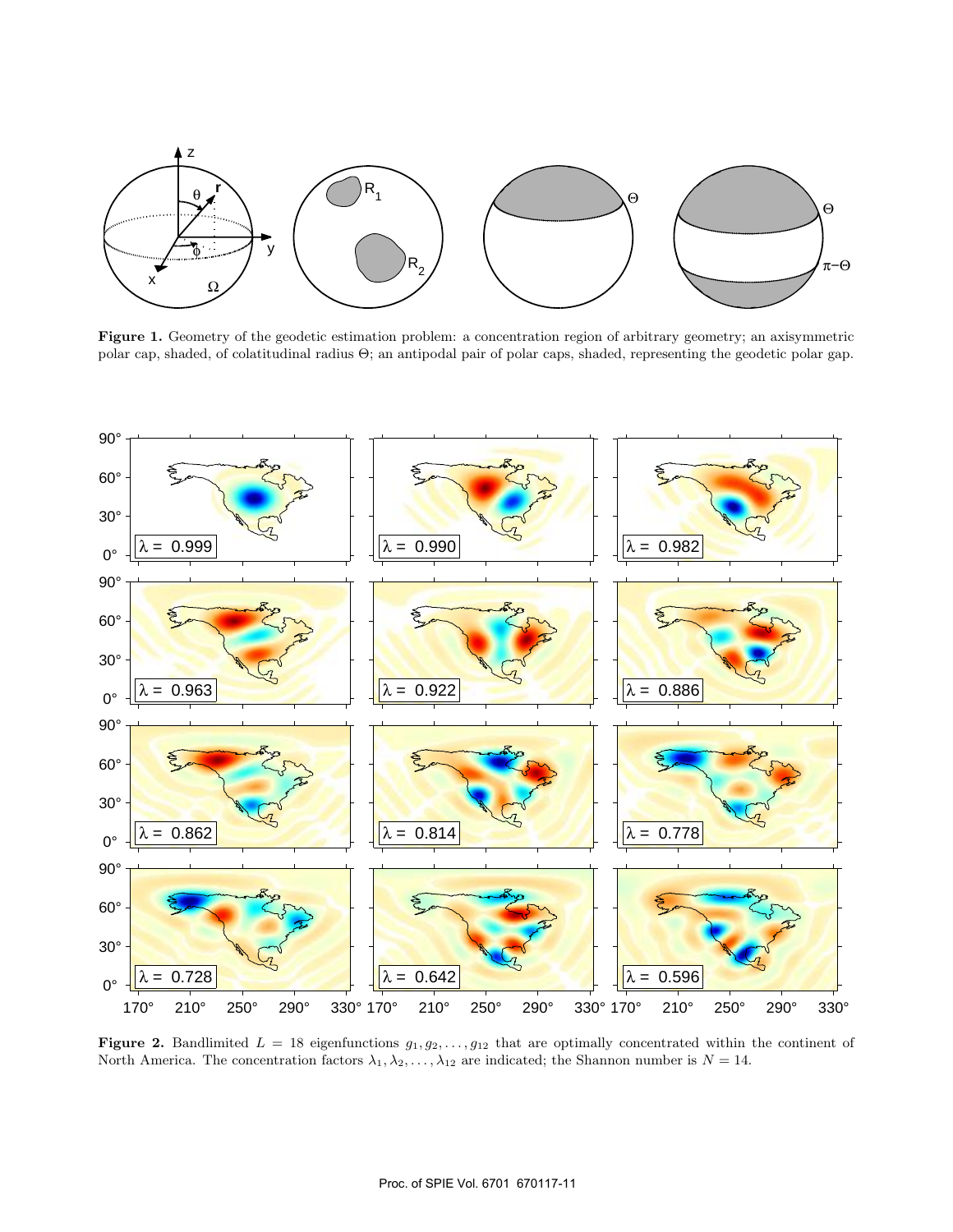

**Figure 3.** Bandlimited  $L = 18$  eigenfunctions  $g_1, g_2, \ldots, g_{12}$  that are optimally concentrated within the continent of South America. The Shannon number is  $N = 13$ . Format is identical to that in Fig. 2.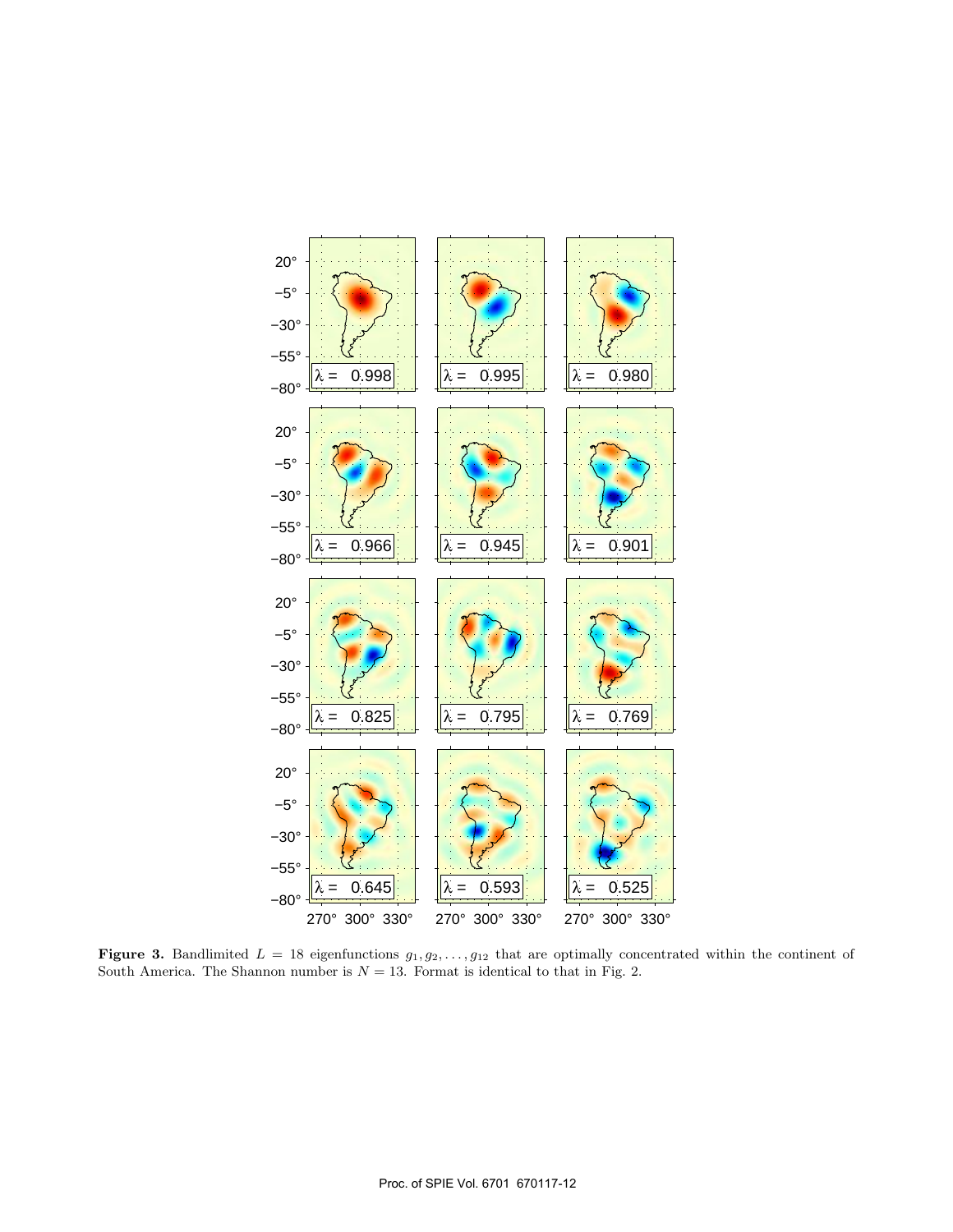

**Figure 4.** Colatitudinal dependence of the last six fixed-order,  $m = 0 \rightarrow 4$ , eigenfunctions  $g_{\alpha}(\theta)$ ,  $\alpha = L-m+1 \rightarrow L-m-4$ , bandlimited to  $L = 18$ . These are generally poorly concentrated in the latitudinal belt  $\pm 60^\circ$  about the equator, except where the rank  $\alpha$  exceeds the fixed-order Shannon number  $N_m$  (examples in lower right). The functions that have the least energy inside of the equatorial belt, as shown by their low eigenvalues  $\lambda_{\alpha}$ , are best concentrated inside the complementary polar caps of colatitudinal radius  $\Theta = 30^{\circ}$ .



**Figure 5.** Colatitudinal dependence of the first six fixed-order,  $m = 0 \rightarrow 4$ , eigenfunctions  $g_{\alpha}(\theta)$ ,  $\alpha = 1 \rightarrow 6$ , bandlimited to  $L = 18$ , that are well concentrated in the latitudinal belt extending  $\pm 60^\circ$  on either side of the equator. The quality of the spatial concentration is expressed by the labeled eigenvalues  $\lambda_{\alpha}$ . None of the plotted functions show appreciable energy inside the complementary pair of antipodal polar caps of radius  $\Theta = 30^{\circ}$ .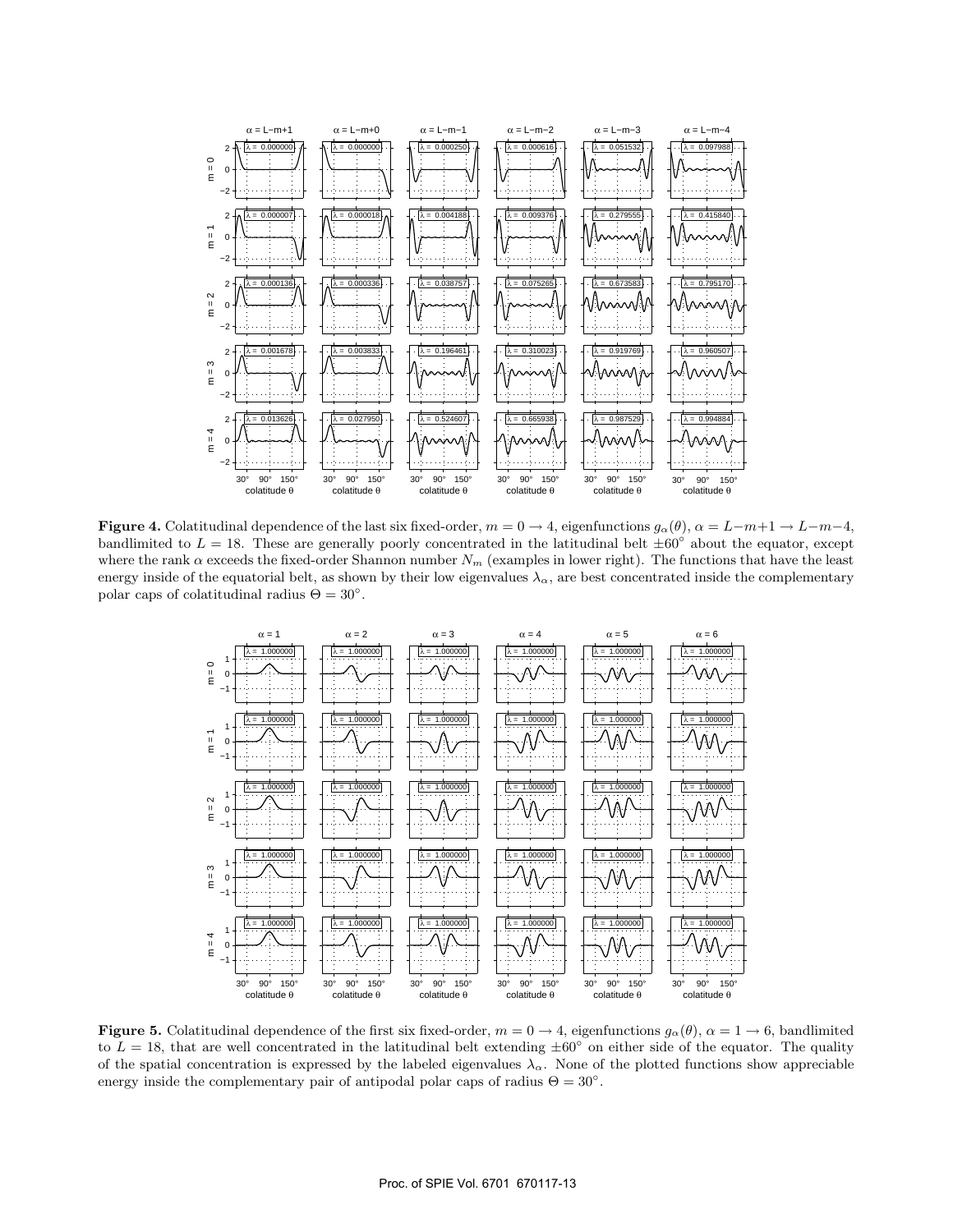

**Figure 6.** Mean-squared error (mse), variance and bias for the damped least-squares solution to the geodetic inverse problem of recovering the source signal from incomplete and noisy observations, and the truncated Slepian approach.<sup>5</sup> The antipodal polar gap has a radius  $\Theta = 10^{\circ}$ ; the bandwidth is  $L = 45$ ; signal-to-noise ratio  $S/N = 4$ . Panels a & b show the values averaged over the unit sphere; the squared bias is the difference between the mse and variance curves, indicated by the thin black vertical line. Panels c & d show the values at the optimal damping and truncation levels.



**Figure 7.** Fixed-order eigenvalue spectra for an axisymmetric polar cap of radius  $\Theta = 40^\circ$ . The maximal spherical harmonic degree is  $L = 18$ . A different symbol is used to plot  $\lambda_{\alpha}$  versus rank  $\alpha$  for each order  $0 \leq m \leq 5$ . The total number of fixed-order eigenvalues is  $L - m + 1$ ; only the largest eight  $(\lambda_1$  through  $\lambda_8)$  are shown. Vertical grid lines and top labels specify the partial Shannon numbers  $N_m$ , rounded to the nearest integer.